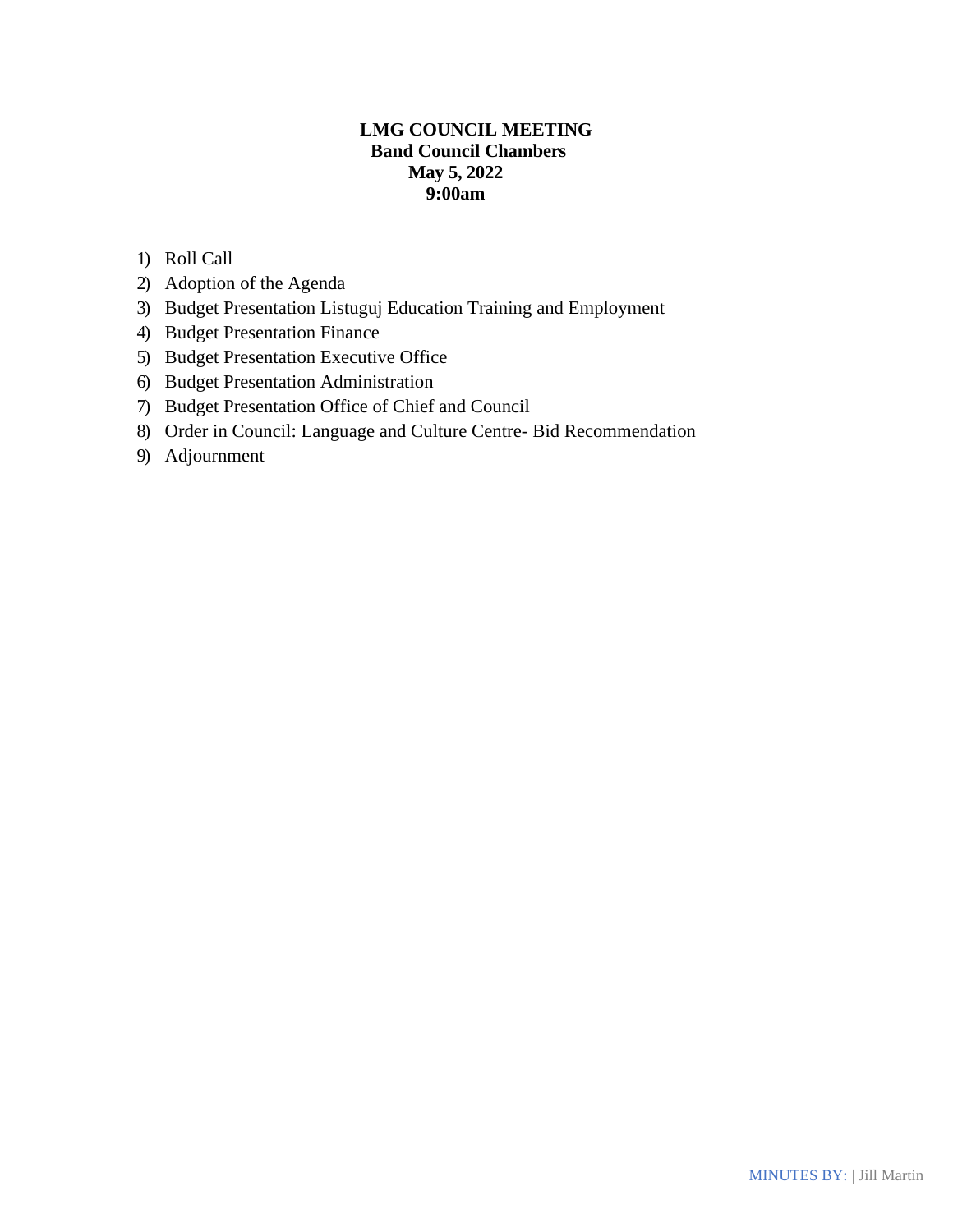## **1. Roll Call**

## **LMG COUNCIL ATTENDEES:**

Chief Darcy Gray Councillor Ali Barnaby Councillor Annette Barnaby (Zoom) Councillor Brian Caplin Jr. Councillor Chad Gedeon Councillor Gordon Isaac Jr. Councillor Dr. Cathy Martin (Absent) Councillor George Martin Councillor Kevin Methot Councillor Sky Metallic Councillor Wendell Metallic Councillor Alexander Morrison (Zoom) Councillor Sheila Swasson (Late)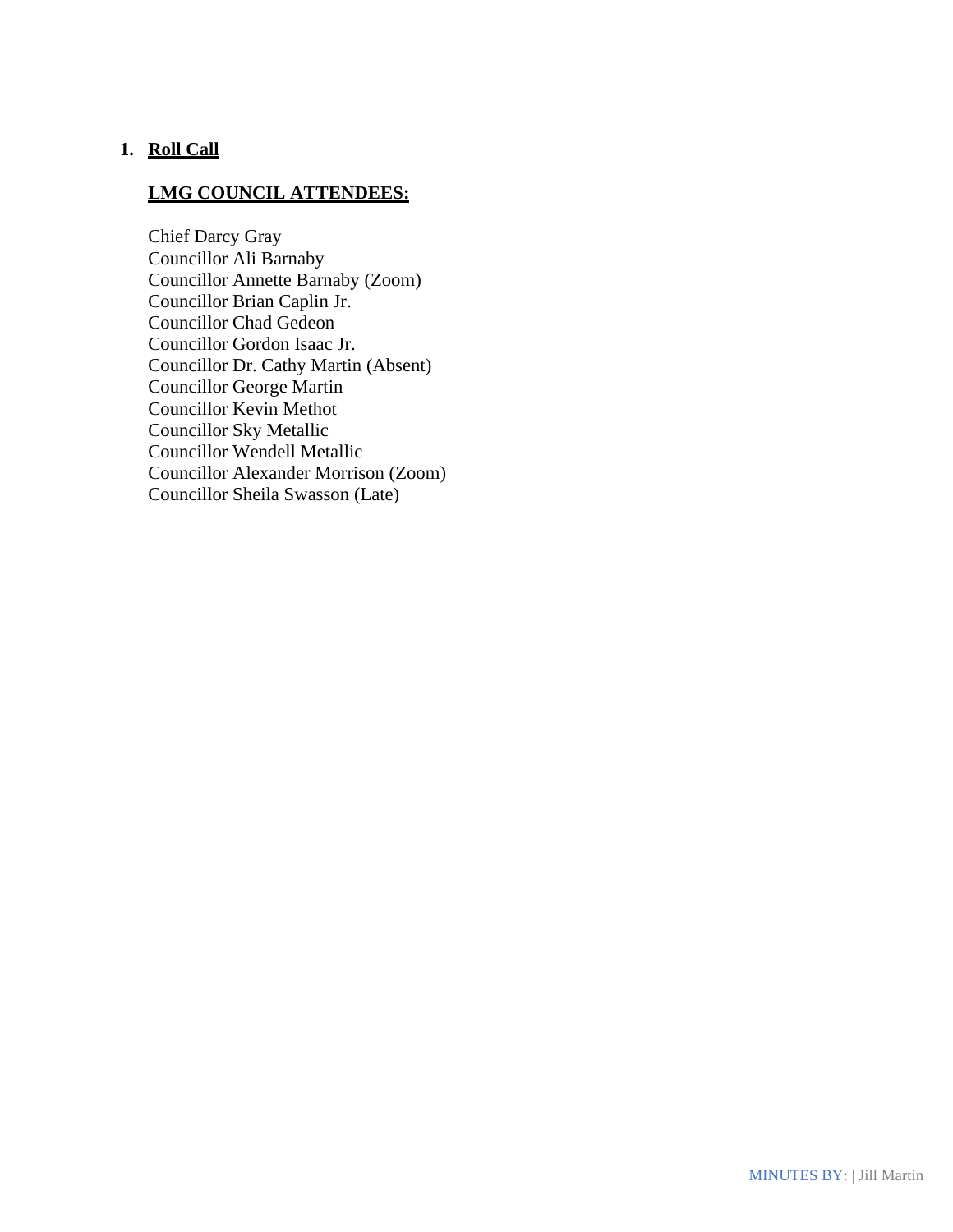### **2. Agenda Review**

Chief and Council made a motion to approve the agenda for May 5, 2022.

Moved: Councillor Kevin Methot Second: Councillor George Martin Passed

### **3. Budget Presentation, Listuguj Education Training and Employment**

Lorna Sook, Director of Education Training and Employment and Jeff Grass, Principal, presented the 2022-2023 Listuguj Education Training and Employment budgets. Chief and Council made a motion to approve the budgets 2022-2023.

Moved: Councillor Wendell Metallic Second: Councillor Gordon Isaac Jr. Passed

#### **4. Budget Presentation, Finance**

David Fox, Director of Finance presented the 2022-2023 budgets. Chief and Council made a motion to approve the 2022-2023 budget.

Moved: Councillor Ali Barnaby Second: Councillor Chad Gedeon Passed

#### **5. Budget Presentation, Executive Office**

Jeff Basque, Interim Chief Executive Officer presented the 2022-2023 budget for the Executive Office.

All remainder budgets postponed until next meeting.